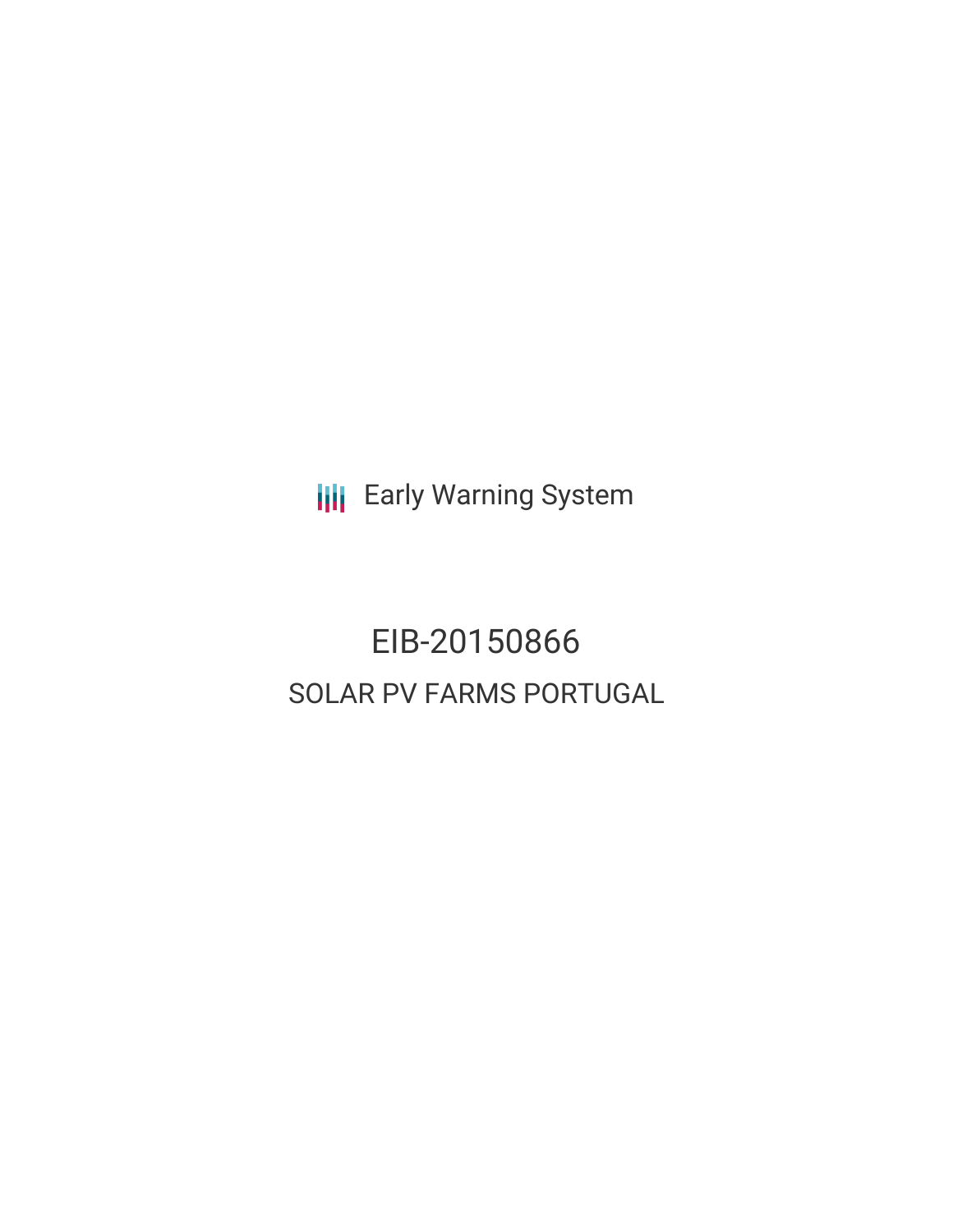## **Quick Facts**

| <b>Countries</b>               | Portugal                       |
|--------------------------------|--------------------------------|
| <b>Financial Institutions</b>  | European Investment Bank (EIB) |
| <b>Status</b>                  | Proposed                       |
| <b>Bank Risk Rating</b>        | U                              |
| <b>Borrower</b>                | ACCEPTABLE CORPORATE(S) - TBD  |
| <b>Sectors</b>                 | Energy                         |
| <b>Investment Amount (USD)</b> | \$56.57 million                |
| <b>Project Cost (USD)</b>      | \$113.14 million               |
|                                |                                |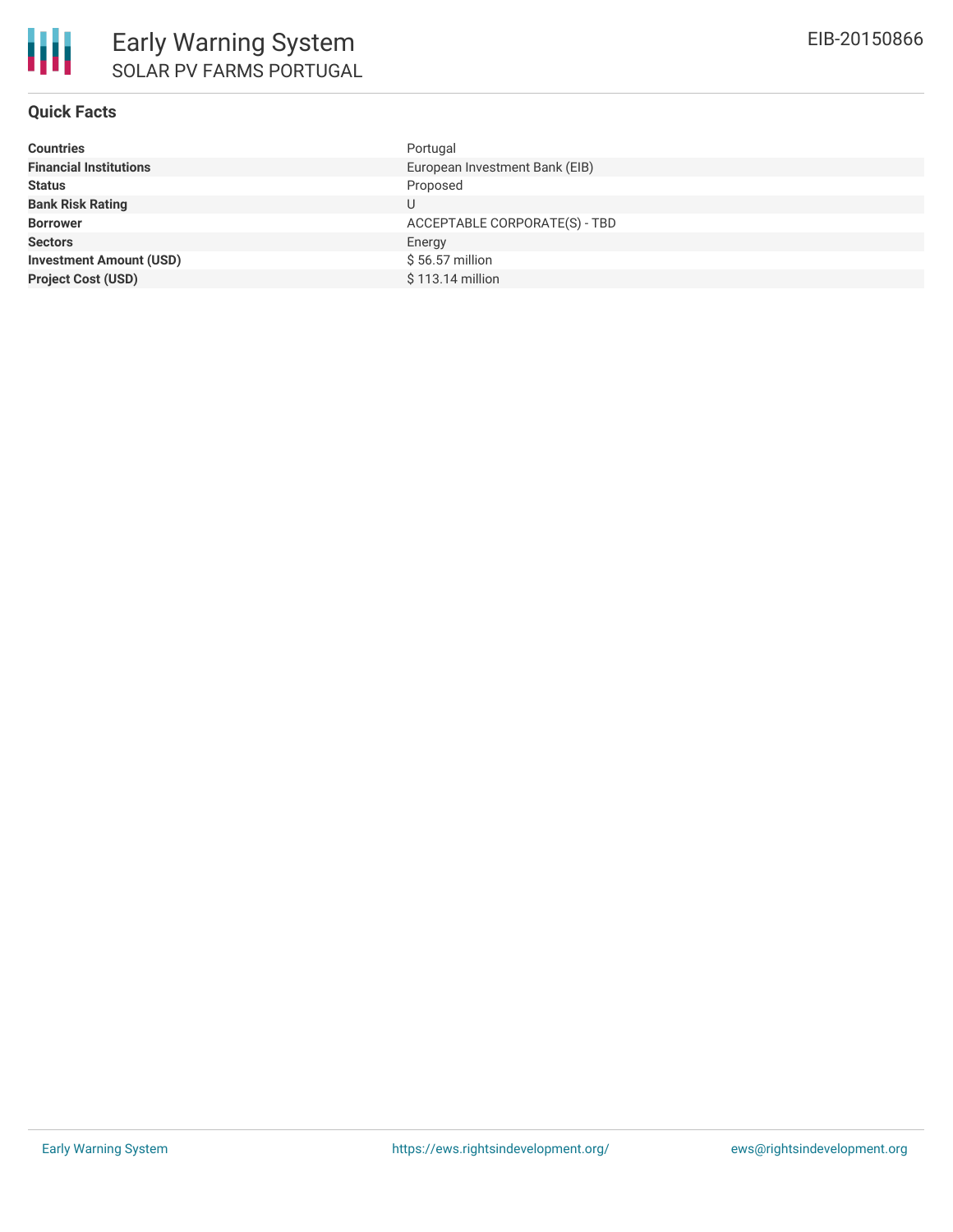

# **Project Description**

The project consists of 2 solar power plants in the Alentejo region in the south of Portugal, totalling up to ca. 100 MWp of installed capacity (46 MWp for the first plant fully developed, licensed and ready to build, additional 55 MWp for the second plant under development in the same terrain lot, currently in initial stages).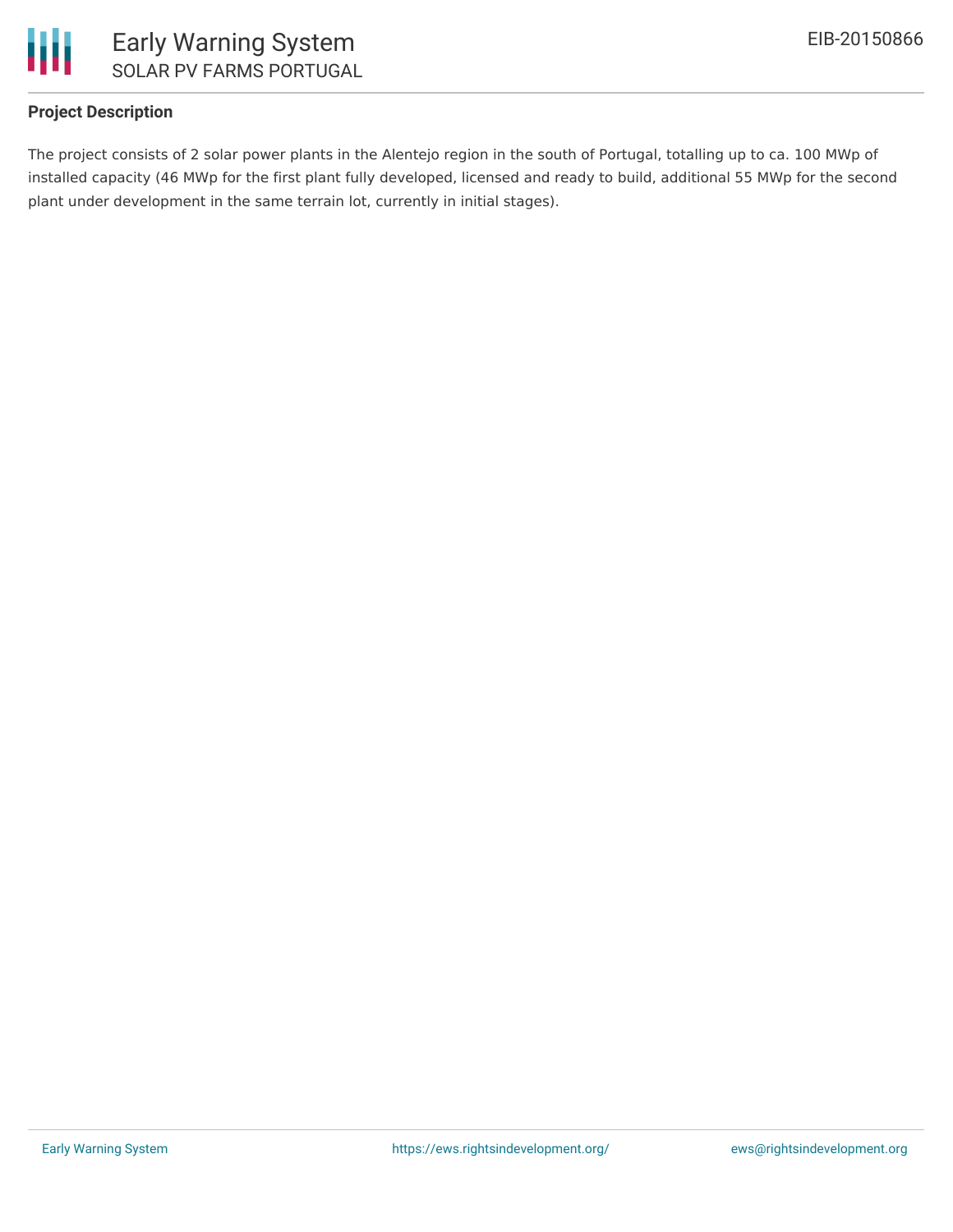

### **Investment Description**

European Investment Bank (EIB)